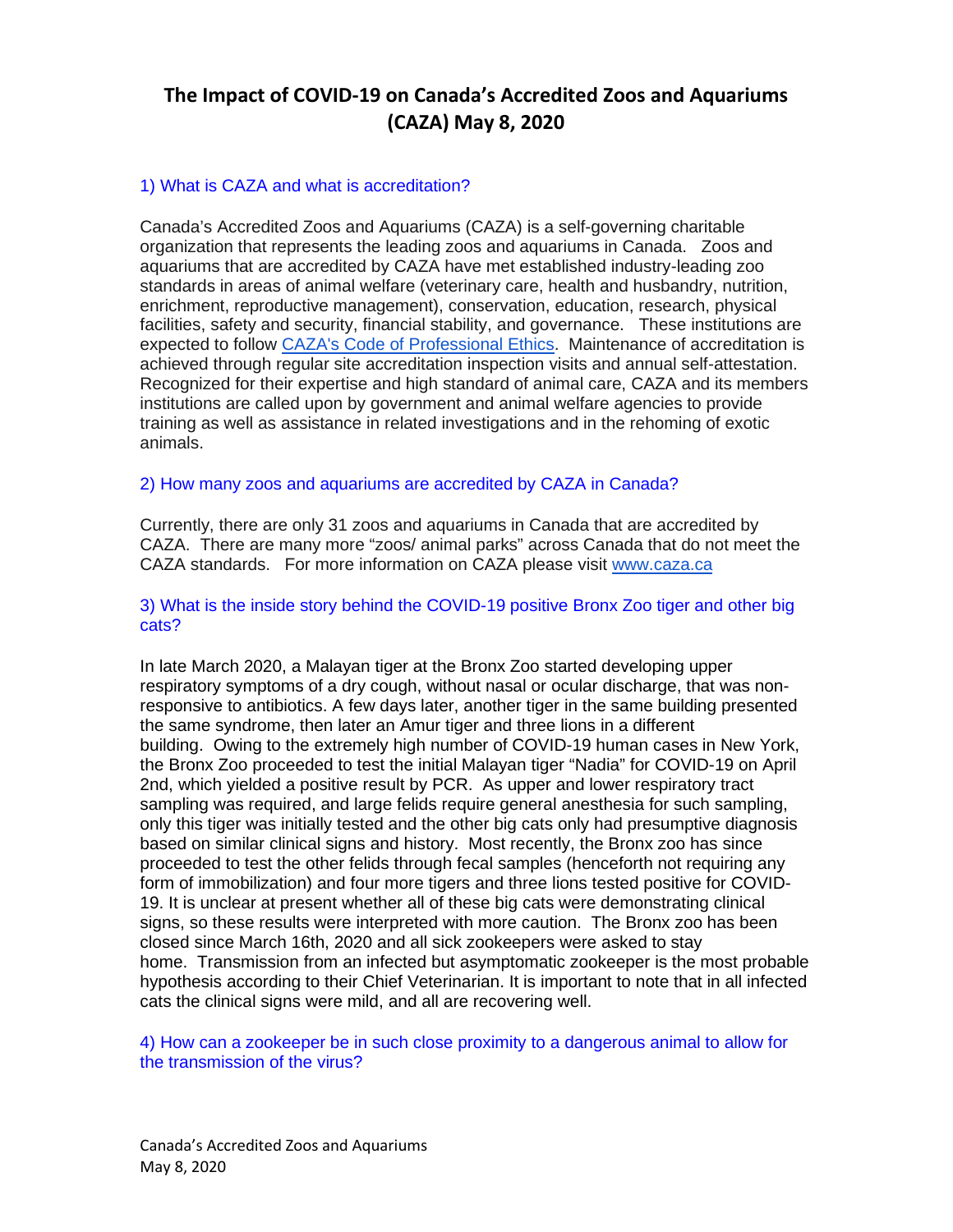During training sessions, where keepers use positive operant conditioning for behaviour modulation, it is quite routine for the keeper to be very close to the animal separated only by only the cage mesh and a few inches separating the two. Furthermore, the use of whistles as a bridge is very common in training. The droplets and aerosol generated by this whistle blowing could accentuate virus transmission. In addition, there is the possibility of transfer on fomites such as food bowls or containers, and enrichment devices such as toys or puzzle feeders.

## 5) What are CAZA accredited zoos and aquariums doing to protect their animals?

All accredited zoos and aquariums across Canada are currently closed to the public. There is currently no evidence that animals can spread the novel coronavirus to people, rather it is a spillover from humans to animals (anthropozoonosis or reverse zoonosis). Based on initial research on COVID-19, zoos and aquariums anticipated that primates, bats, and some carnivores, such as felids and mustelids (e.g. ferrets and mink), would be the most susceptible to infection by the SARS-COV-2 virus. However, there is still much unknown about infection risks especially with marine mammals and other mammalian taxa. Based on this, there have been modifications to working and training routines to help mitigate potential risks. This includes implementation of "physical distancing" (minimum 2 metres) as much as possible from the animals during training, shifting and feeding, enhanced personal protective equipment (PPE) usage (e.g. facemasks, disposable gloves) by animal care and veterinary staff when in close proximity to primates and carnivores, and ensuring proper disinfection of potential fomites such as food bowls and containers, enrichment devices, and habitat furniture. Animal care teams have often been divided into consistent sub-teams to cover the week or have staggered start and break times to maintain physical distancing. Nonessential personnel are not permitted in back of house areas, and if they need to access an area, then must don PPE and ensure they use the footbaths in place in these areas. In addition, accredited zoos are being proactive with evaluation of staff needs and training to ensure safe working environments should a staff member become ill with the virus and need to self-isolate at home.

## 6) How can zoos and aquariums test for COVID-19 for non-domestic species that have clinical signs?

Currently, routine testing for COVID-19 is not recommended. As COVID-19 is a reportable disease to the World Organization for Animal Health (OIE), any testing should be discussed with provincial and federal veterinary authorities. IDEXX Canada and some universities have developed PCR tests that are now in use on respiratory samples or fecal samples. As with all PCR testing, a positive result means the virus is present in the sample, but this needs to be interpreted in light of clinical signs, as the virus may be a contaminant or is transient without causing clinical disease.

7) There have been a number of news stories in the media regarding the financial crisis in zoological and aquariological institutions. Is the threat real? How will it impact animal welfare?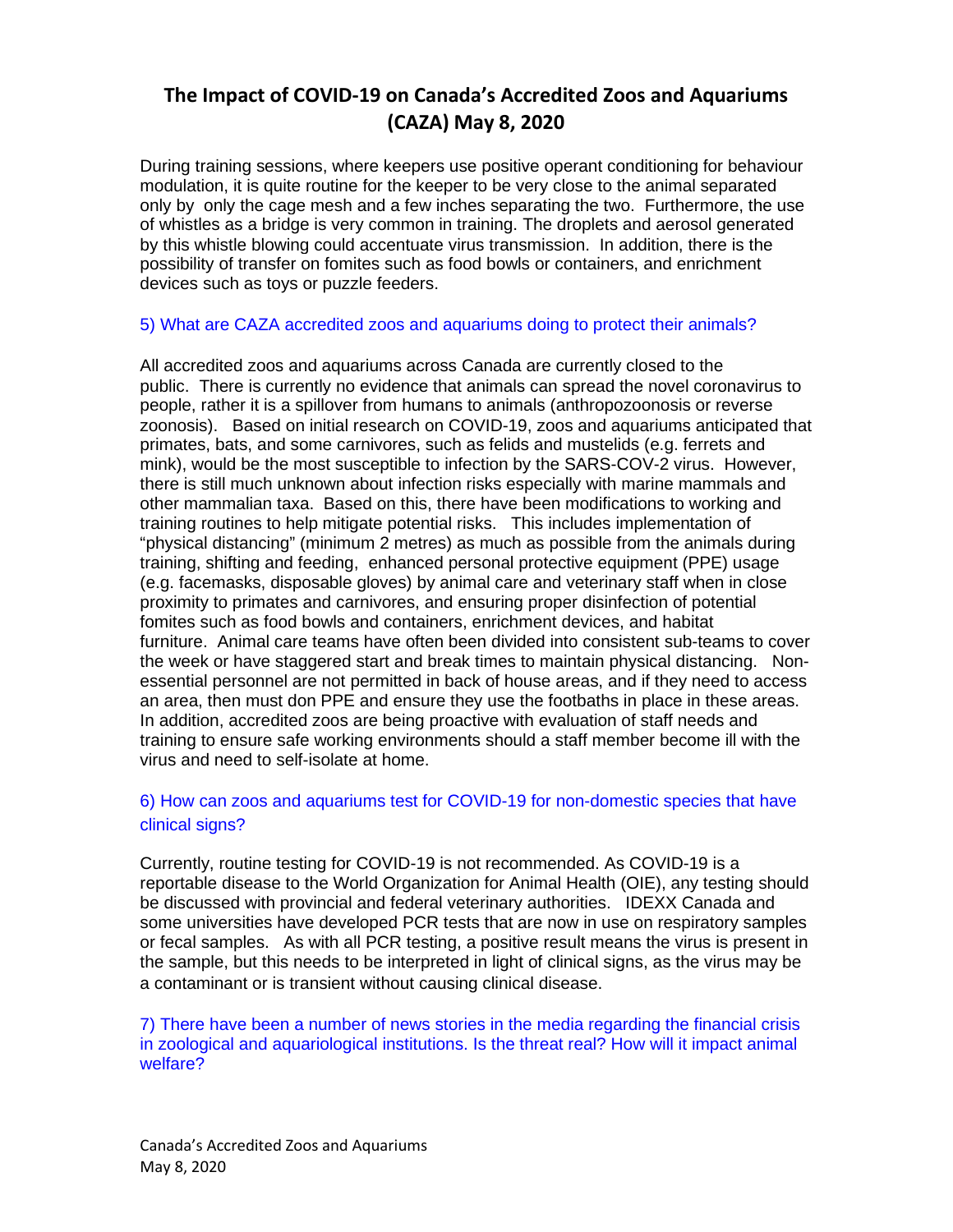There are many financial models that exist in CAZA zoos and aquariums. Some are government-based, whilst the majority are non-profit organizations, and some are privately owned. The latter two rely heavily on visitor attendance for revenue, and with the current pandemic lockdown closure of all sporting, cultural, and scientific institutions this revenue has ceased while expenses continue to flow in order to provide consistent high quality care and food to all of the animals in the facilities. As part of the accreditation standards, all CAZA zoos and aquariums are assessed for financial stability and sustainability. Currently, all accredited institutions are analyzing contingency plans and establishing financial scenarios and impacts to the governmental lockdown. A recent CAZA survey revealed that almost two-thirds of Canada's accredited zoos and aquariums have made use of government assistance. Some zoos have initiated fundraising campaigns which have garnered strong public support. More institutions will likely need ongoing government assistance should the lockdown persist for an extended period. Accredited zoos and aquariums allocate a substantial amount of their annual budget not only to animal care, but also to *in-situ* conservation efforts of endangered species and habitat restoration, and to scientific research to support these important endeavours.

## 8) What are the operational impacts of the pandemic on staffing? Animal shipments?

All zoos and aquariums have had to lay-off non-essential staff (e.g. guest services, food services, educators, etc.; each institution has tailored their particular essential services). These people have been directed to seek the COVID-19 related unemployment funding established by the Canadian government. Many staff in roles that do not require them to be at the zoo are working remotely from home.

Most institutions have ceased all interprovincial or international animal shipment since mid-March in order to respect governmental decrees on non-essential travel. A small number of local intraprovincial animal shipments have occurred when they were needed to improve animal welfare.

## 9) How are accredited zoos and aquariums maintaining good animal welfare?

CAZA accredited zoos have maintained their full-time permanent staff dedicated to animal care and welfare. All the standards for animal care and welfare (enrichment programs, nutritional and feeding programs, veterinary care programs, etc.) continue to be maintained in accredited facilities. Though CAZA has postponed accreditation inspections and self-assessments of standard maintenance until 2021, they are in constant communication with their member organizations to ensure there is no evidence of a breach in these standards. As animal welfare is the underpinning of the accreditation process, it is likely that a comprehensive self-assessment of animal care and welfare will take place in every accredited institution 3 to 4 months into the pandemic to ascertain the maintenance of high quality animal care and welfare.

### 10) How is veterinary care maintained?

Approximately one-third of CAZA accredited zoos and aquariums have full time veterinary staff. The other accredited facilities, as part of the accreditation process,